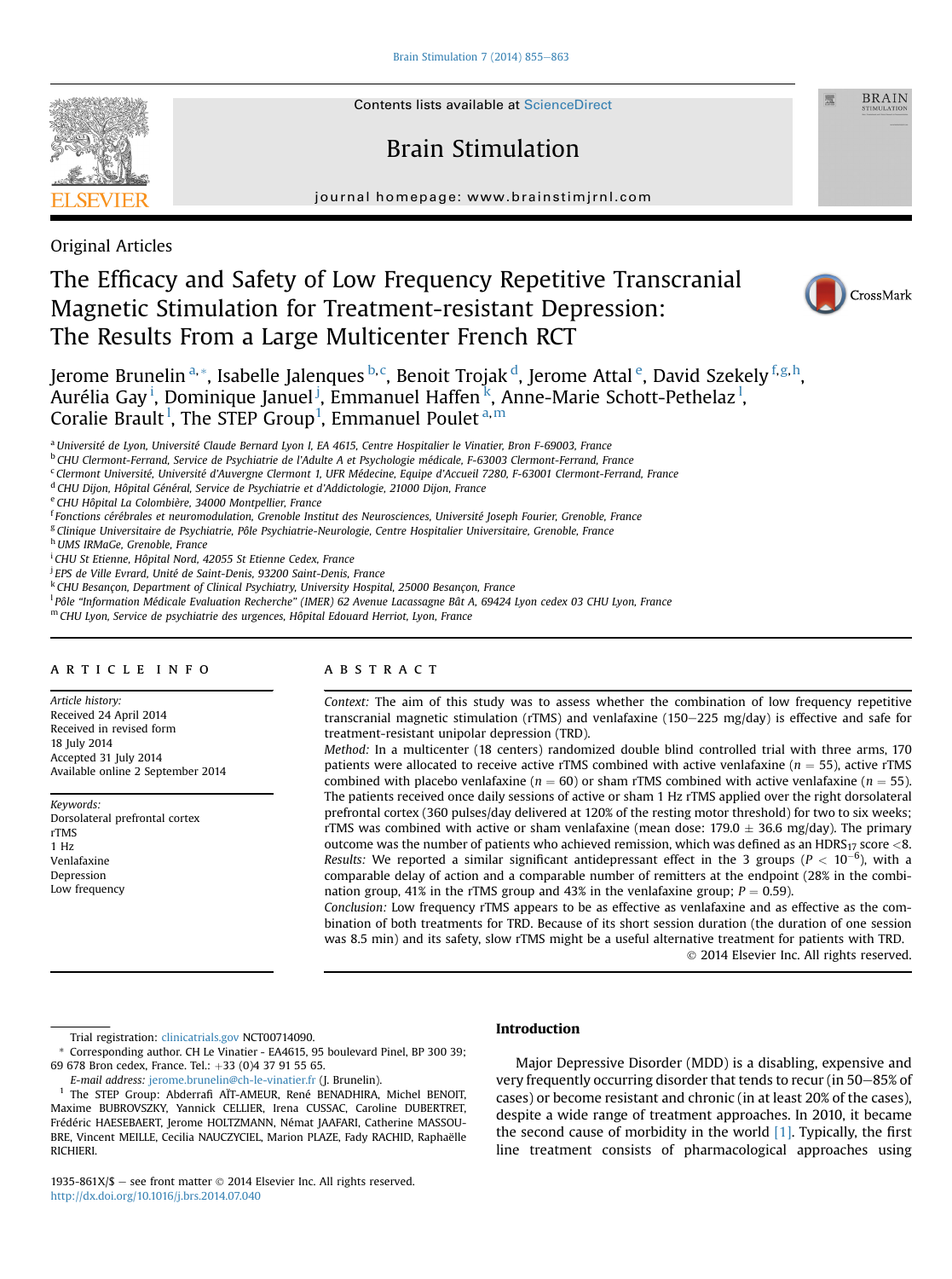antidepressants (e.g., selective serotonin reuptake inhibitors (SSRIs)). Antidepressant treatments are moderately effective, and one patient in three achieves an adequate response to an initial antidepressant trial prescribed at the appropriate dose and duration [\[2\].](#page-7-0) Symptoms remain after a second line treatment in 50% of the cases of response failure to the initial treatment (e.g., the use of another pharmacological class of antidepressants such as serotonin-norepinephrine reuptake inhibitors (SNRIs) or a combination of different pharmacological classes). Antidepressant medications could be associated with adverse effects. There is a need to develop alternative novel or complementary approaches to alleviate treatment-resistant depression (TRD). Among them, there is evidence that repetitive transcranial magnetic stimulation (rTMS) could be effective in the acute treatment of TRD (for a review see [\[3,4\]\)](#page-7-0).

TMS is the delivery of a brief current pulse in a coil placed over the scalp of subjects to modulate cortical activity. Depending on the parameters of the stimulation, the effect of the stimulation on cortical excitability could outlast the stimulation period. Based on neuroimaging studies that suggest an imbalance between the frontal activities in MDD, two primary lines of rTMS protocols have been developed to achieve remission in TRD, as follows: i) high frequency (HF) rTMS applied over the left dorsolateral prefrontal cortex (DLPFC) and ii) low frequency (LF) rTMS applied over the right DLPFC.

Meta-analyses, single center and multicenter studies have, in most cases, supported the hypothesis of an antidepressant effect of these rTMS protocols in TRD. The use 2-6 weeks of HF rTMS applied over the left DLPFC [\[5,6\]](#page-7-0) was approved in October 2008 by the Food and Drug Administration as a treatment of an MDD resistant to at least one antidepressant medication. The stimulation parameters consist of delivering 3000 pulses at a frequency of 10 Hz and at an intensity of 120% of the motor threshold (MT) for a total duration of 37.5 min. The latter could be uncomfortable, and because HF protocols could be associated with an increased risk of adverse effects [\[7\],](#page-7-0) debate remains concerning the optimal stimulation parameters; LF rTMS could be a suitable alternative protocol  $[8]$ . There is growing evidence that LF rTMS applied over the right DLPFC is as effective as HF rTMS applied over the left DLPFC in the treatment of TRD and more effective than sham  $[4,9-19]$  $[4,9-19]$  $[4,9-19]$ . LF rTMS could be as effective as second line antidepressant treatments (such as SNRIs, [\[20\]](#page-7-0)). Three recent meta-analyses [\[8,21,22\]](#page-7-0) have reported that LF rTMS provided meaningful clinical benefits comparable to those of antidepressants and to HF rTMS protocols. These authors reported that LF rTMS causes fewer side effects and less serious adverse events, including seizures, and necessitates a lower total number of stimulations (and thus, shorter session duration) than HF rTMS for a comparable antidepressant effect [\[8,21,22\].](#page-7-0)

To optimize the efficacy of rTMS in the treatment of TRD, several authors have proposed combining rTMS with antidepressant medications with the aim of accelerating the onset of action and increasing the therapeutic effect. Despite the fact that several studies did not support the superiority of the adjunction of rTMS to an antidepressant  $[23-25]$  $[23-25]$  $[23-25]$ , the superiority of the combined approach was supported in other studies predominantly using HF rTMS in combination with SSRIs or tricyclic drugs  $[26-29]$  $[26-29]$  $[26-29]$ . The lack of clear results concerning the potential efficacy of the combined approach merits further investigation because combination strategies with other types of brain stimulation have been reported to be effective (with ECT  $[30]$ ; with tDCS  $[31]$ ).

We developed a double blind three-arm sham-controlled study to investigate the clinical effect of right-sided LF rTMS as a monotherapy or combined with a second line standard antidepressant medication in the treatment of TRD (i.e., an SNRI, venlafaxine at  $150-225$  mg/day  $[32]$ ). The two strategies (pharmacological and stimulation) were initiated at the identical time, and the number of responders was compared at the end of the study period, which was 6 weeks after the initiation of the treatment. We hypothesized the superiority of the combined strategy compared with venlafaxine only and with rTMS only as measured by the number of patients who achieved remission at the endpoint.

## Method

## Study design

We report results from a large multicenter randomized controlled trial. The study was conducted at 18 study sites in France and Monaco, with active enrollment from May 2008 to July 2012. The study was approved by the ethics committee (CPP Sud-Est 6, France, #AU732), and the participants provided their written informed consent before entering the study.

The participants were recruited by physician referral to the hospital. The participants were identified by a number delivered by a centralized computer-generated randomization code to determine real or sham stimulation and real or placebo venlafaxine conditions. Randomization was stratified for the center at enrollment. The patients were randomly allocated to one of the following three arms of the study (1:1:1):

- one group received active rTMS combined with placebo venlafaxine (referred to as the "rTMS group" in the manuscript)
- the second group received sham rTMS combined with active venlafaxine (referred to as the "venlafaxine group")
- the third group received active rTMS combined with active venlafaxine (referred to as the "combination group")

The study included a lead-in phase, an acute phase and a follow-up phase ([Fig. 1](#page-2-0)).

## Lead-in phase

The lead-in phase comprised a withdrawal phase (progressive dosage decrease of current medications including benzodiazepines lasting from 1 to 3 weeks depending on the patients' current medications) and a washout phase (1 week with no-treatment). Stability of symptoms was required during this 1-week no-treatment lead-in period (from screening to baseline; see [Fig. 1](#page-2-0)), with a 17-item Hamilton Depression Rating Scale (HDRS<sub>17</sub>; [\[33\]](#page-7-0)) total score of at least 20 at baseline and a decrease in score of less than 25% from that observed at the screening assessment.

#### Acute double-blind treatment phase

The acute phase consisted of a  $2-6$ -week acute treatment period with daily active or sham rTMS and active or sham venlafaxine depending on the randomization process. The duration of this phase lasted until patients achieved remission (i.e.,  $HDRS<sub>17</sub> < 8$ ). Active venlafaxine ER at 75 mg was started during this phase, which was, in most cases, the Friday before the first rTMS session (D-3), and the participants were asked to take one capsule of venlafaxine ER at 75 mg per day for 3 days (until D1). On Monday morning (D1), on the first day of the rTMS session, the participants were asked to take two capsules per day (150 mg/day). The treatment was maintained for 4 weeks (until D28), and when necessary, based on the clinical judgment of the blind investigator, the dose could be increased to 3 capsules per day for the next 2 weeks of the acute treatment phase (225 mg/day).

#### Follow-up (ongoing) phase

At the end of the acute double-blind treatment phase, the treatment parameters allocated by the randomization were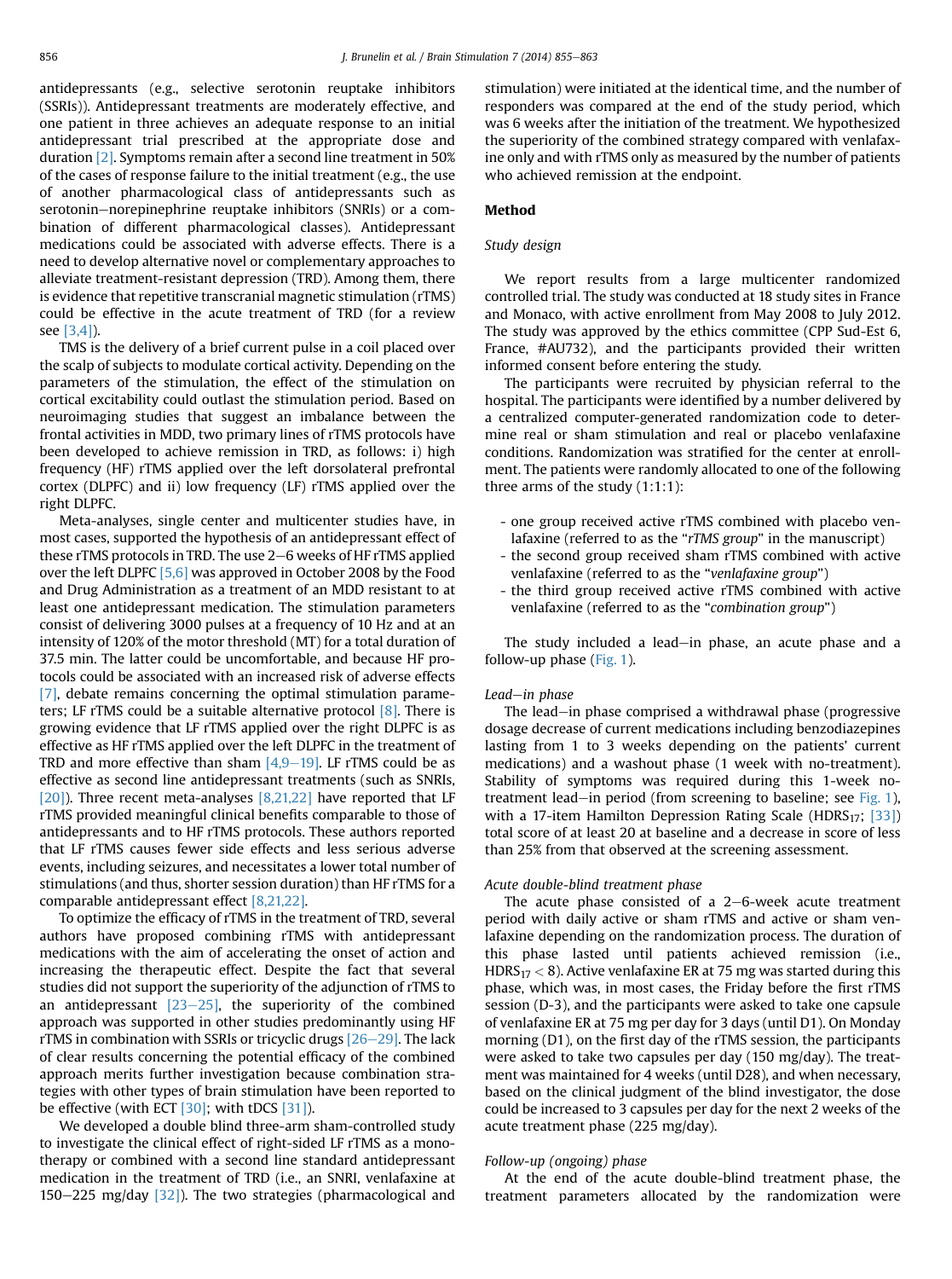<span id="page-2-0"></span>

Figure 1. Overview of the study design and the 3 phases of the protocol (lead-in, acute, follow-up). Additional details on the study design were provided in the Supplementary Material 1.

maintained for the patients in remission (HDRS $_{17}$  < 8). The patients who were not in remission and who had not received active rTMS could then cross over to an open-study to receive 1 Hz rTMS (with the identical stimulation parameters used in this protocol). Finally, a 10 Hz rTMS protocol applied over the left DLPFC [\[5\]](#page-7-0) was proposed to the patients who did not achieve remission and had received 1 Hz rTMS in the double blind phase.

Throughout the protocol and independently of the phase they were in, hydroxyzine or cyamemazine could be administered to the participants in case of major anxiety.

## Participants

One-hundred and seventy patients were recruited in this study. The participants presented with a single episode or recurrent unipolar non-psychotic major depressive disorder (MDD), according to the DSM IV criteria and confirmed by a psychiatrist during a structural interview using the MINI 5.0. The participants had to present with an  $HDRS_{17} > 20$  despite receiving antidepressant treatment at an efficacious dosage for at least 6 weeks. Prior antidepressant treatment during the current and past episodes was assessed. The exclusion criteria were age under 18, other axis I disorders (except for anxiety disorders), substance use disorder (except for nicotine), somatic or neurological disorders, failure to respond to venlafaxine during the current depressive episode, pregnancy, previously received rTMS, and rTMS contraindications [\[4\].](#page-7-0)

## rTMS protocol

Depending on the investigation center, the stimulations were performed using a Magpro  $\times 100$  (Mag2Health, France) or a Magstim Super rapid (Inomed, France) stimulator system with a 70-mm figure-eight coil. The stimulation intensity was set at 120% of the resting motor threshold (RMT). The RMT was identified 3 days before the first stimulation session as the minimum magnetic field strength required to produce left thenar muscle activation by single TMS pulses delivered to the contralateral motor cortex for at least 5 of 10 trials [\[34\].](#page-7-0) The coil placement to the defined DLPFC stimulation was 6 cm anterior to the motor cortex hotspot. The stimulation site was outlined on a cap, which was repositioned at each rTMS session.

Stimulation consisted of 6 trains of 1-min duration separated by 30-sec inter-train "off" periods. The frequency of stimulation was 1 Hz, and the total duration of one rTMS session was 8 min 30 s. The patients received one daily session on 5 consecutive working days from Monday to Friday for at least  $2-6$  weeks (until remission).

#### Sham procedure

The sham stimulation consisted of the identical rTMS procedure; the RMT for the participants was determined at the screening visit (D-3). Determining the RMT 3 days before the start of stimulation allowed not changing the type of coil (active-sham) between the RMT assessment and the stimulation session in the presence of the participant, depending on the randomization. Sham stimulations were delivered at the identical location using a commercial figure-eight sham coil. The sham coil was similar in weight, external appearance and acoustic properties to the actual coil when it was activated; however, it did not produce the identical tactile sensation. To improve the blinding of the participants, a local electrical stimulation was delivered over the ipsilateral supraorbital area with two disposable 30-mm EMG electrodes (located on the FP2 and F8 electrode sites according to the 10/20 EEG International System). Brief electrical stimulations were synchronized at an identical frequency to the rTMS stimulator (1 Hz) using a TENS Stimulator (Cefar Primo Pro, Sweden). The intensity of the electrical stimulation was set at 2 mA in the sham condition and at 0.5 mA in the active condition. The integrity of the blinding of patients was assessed and confirmed by specific questionnaires administered to the participant and the investigator at the end of the blinding period (50% of the patients in the active TMS group believed that they were in the active TMS group; 70% of the patients in the sham TMS group believed that they were in the active TMS group).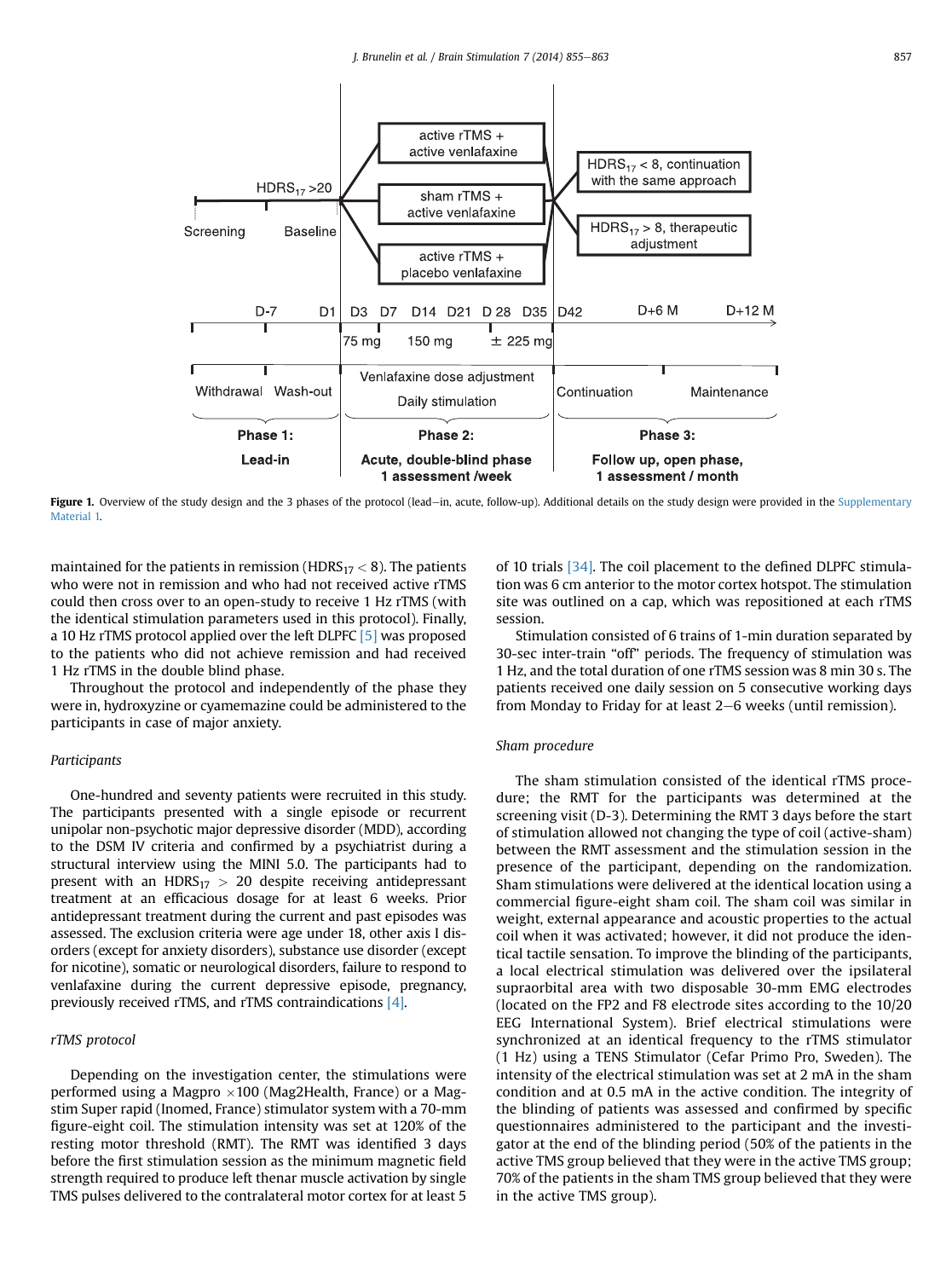<span id="page-3-0"></span>

Figure 2. The CONSORT flow diagram of the study.

#### Clinical assessments

The clinical assessments were performed by blind investigatorsraters at each center. Prior to the assessments, joint training sessions on the use of different scales were organized to verify the inter-rater reliability of the ratings.

## Primary outcome

The primary efficacy outcome was the number of patients who achieved remission (defined as an  $HDRS_{17}$  score  $\langle 8 \rangle$  at the end of the acute double blind treatment phase.

#### Secondary outcomes

The secondary depression continuous efficacy outcomes were the  $HDRS<sub>17</sub>$ , the 13-item self-evaluated Beck Depression Inventory (BDI $_{13}$ ; [\[35\]\)](#page-7-0) and the 10-item Montgomery and Asberg Depression Rating scale (MADRS<sub>10</sub>; [\[36\]\)](#page-7-0) scores measured throughout the study. Additionally, the number of responders defined as a reduction of at least 50% from the baseline scores on the  $HDRS_{17}$  was evaluated. At the inclusion and endpoint, the global clinical status and anxiety were assessed [Supplementary Material 1].

## Safety assessment

Safety was assessed at each session according to a structural interview, and serious adverse events were systematically recorded by a blind rater.

## Statistical analysis

The analyses were performed on a strict intention-to-treat sample of the evaluable patients defined in the protocol as patients with a baseline assessment and at least one post-rTMS score. The analyses were conducted in a last-observation carried forward (LOCF) manner through the indicated time points. The null hypothesis for the primary outcome was tested with analyses of the proportions (Chi square analysis). The effects on the continuous variables (secondary analysis) were tested using an analysis of variance (ANOVA). The significance level was set at  $P < 0.05$ . The baseline comparison between the groups was analyzed using chi square for the qualitative variables (e.g., sex, smoking status) and with Kruskal Wallis ANOVA for the continuous variables. The analyses were conducted on the 3 arms of the study.

The sample size was initially calculated using data from previous rTMS and venlafaxine studies by requiring a 90% power level for detecting a difference of 20% in the number of remitters between the double active group and the other groups based on the standard method.

#### Results

#### **Participants**

One-hundred and eighty-eight patients were initially recruited, and 170 were randomized after the lead-in phase. Among the 170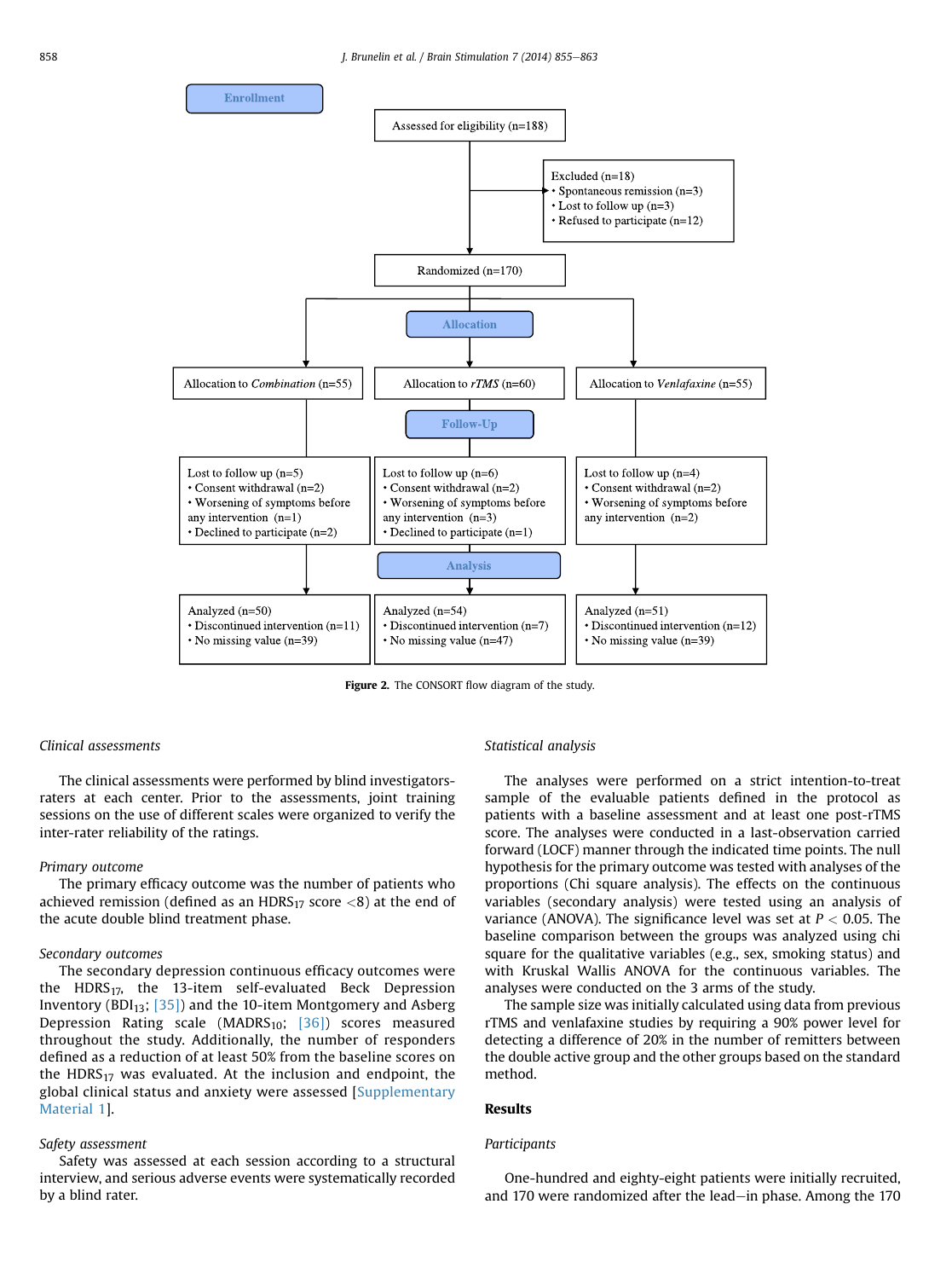#### Table 1

The demographic and clinical characteristics of the participants at inclusion. The results are given as the mean (standard deviation).

|                                                     | rTMS       | Venlafaxine | Combination | P                 |
|-----------------------------------------------------|------------|-------------|-------------|-------------------|
| $n$ (at inclusion)                                  | 60         | 55          | 55          |                   |
| Drop out before any intervention                    | 6          | 4           | 5           |                   |
| $n$ (ITT analysis)                                  | 54         | 51          | 50          |                   |
| Male/female                                         | 20/34      | 16/35       | 16/34       | 0.80 <sup>b</sup> |
| Age (years)                                         | 53.3(11.3) | 56.2(9.9)   | 54.2 (11.9) | 0.57 <sup>a</sup> |
| Education level (years)                             | 11.7(3.1)  | 12.1(3.4)   | 12.5(3.6)   | 0.49 <sup>a</sup> |
| Handedness (right)                                  | 49         | 47          | 46/         | 0.77 <sup>b</sup> |
| Smokers (yes/ex-smokers/no)                         | 16/8/30    | 13/11/27    | 19/11/20    | 0.44 <sup>b</sup> |
| Comorbidity with axis $II(n)$                       | 17         | 15          | 13          | 0.91 <sup>b</sup> |
| Illness duration (years)                            | 16.2(11.7) | 20.5(11.2)  | 17.3(12.1)  | 0.07 <sup>a</sup> |
| Ongoing episode duration (months)                   | 15.4(16.1) | 21.9(21.7)  | 14.4 (14.5) | 0.07 <sup>a</sup> |
| Failure of previous AD $(n)$                        | 2.2(1.5)   | 2.7(1.7)    | 2.7(2.2)    | 0.27 <sup>b</sup> |
| Venlafaxine increase to 225 mg/d                    | 14         | 11          | 14          | 1 <sup>b</sup>    |
| $n$ drop out during protocol (discontinuation rate) | 7(13%)     | 12 (23%)    | 11 (22%)    | 1 <sup>b</sup>    |
| HDRS <sub>17</sub>                                  | 25.8(3.6)  | 25.8(3.4)   | 26.1(3.9)   | 0.84 <sup>a</sup> |

rTMS: repetitive transcranial magnetic stimulation; HDRS<sub>17</sub>: Hamilton Depression Rating scale.<br><sup>a</sup> Kruskal–Wallis ANOVA.

**b** Chi square test.

participants, 155 had at least one post baseline assessment and were analyzed in the full intention-to-treat analysis. The primary sample consisted of 60 patients who were randomized to the rTMS group, 55 to the venlafaxine group and 55 to the combination group. Because 15 patients dropped out from the study before the start of the rTMS session, the final sample (analyzed sample) consisted of 54 patients in the rTMS group, 51 in the venlafaxine group and 50 in the combination group (see [Fig. 2\)](#page-3-0).

The patients had a high level of resistance (mean:  $2.5 \pm 1.8$ previous treatment failure; range  $1-12$ ), 33% had one failed treatment, 29% had 2 failed treatments and 38% had at least 3 failed treatments. The mean duration of the current episode was  $14.1 \pm 17.8$  weeks (a median index of 9). A total of 73 patients were current smokers. The sample was composed of 103 females and 52 males, with a mean age of 54.5  $\pm$  11.5 years and an educational level of 12.11  $\pm$  3.4 years. The patients presented a mean HDRS<sub>17</sub> score of  $25.86 \pm 3.7$  at baseline. Investigators could increase the venlafaxine dosage from 150 mg to 225 mg/day, and the number of subjects receiving the highest dose of venlafaxine was similar in the 3 groups (mean dose:  $179.0 \pm 36.6$  mg/day). No difference was reported for the socio-demographic and clinical characteristics at baseline between the 3 groups (Table 1).

#### Primary outcome

There was no difference between the 3 groups in terms of the number of patients who achieved remission (HDRS $_{17}$  < 8) at the endpoint (Table 2, [Fig. 3](#page-5-0)), with 41% of remitters in the rTMS group, 43% in the venlafaxine group and 28% in the combination group  $(P = 0.59)$ .

#### Secondary depression outcomes

We reported a significant decrease of depression over time as measured by the HDRS<sub>17</sub> scores in the three groups ( $F_{(6,912)} = 128.7$ ;

 $P < 10^{-6}$ ) [\(Fig. 4,](#page-5-0) [Table 3\)](#page-6-0). The ANOVA revealed no difference between the groups regarding the continuous efficacy outcome measures assessed by HDRS<sub>17</sub> ( $F_{(12,912)} = 0.36$ ;  $P = 0.97$ ), MADRS<sub>10</sub>  $(F_{(12.912)} = 0.47; P = 0.93)$  or BDI<sub>13</sub>  $(F_{(12.912)} = 0.52; P = 0.90)$ . Additionally, a significant decrease in depression scores over time was observed with MADRS<sub>10</sub> ( $F_{(6,912)} = 128.7$ ;  $P < 10^{-6}$ ) and BDI<sub>13</sub>  $(F_{(6,912)} = 53.7; P < 10^{-6}).$ 

We found no difference between the 3 groups in terms of the number of responders defined as a decrease of at least 50% in the HDRS<sub>17</sub> score from baseline to endpoint, with 59% of the responders in the rTMS group, 60% in the venlafaxine group and 54% in the combination group ( $P = 1$ ).

Covariate analysis revealed that number of failed treatment  $(F_{(12,912)} = 0,36; P < 0,9771)$  and illness duration  $(F_{(12,912)} = 0,44;$  $P < 0.9495$ ) have no effect on depression outcome.

#### Safety outcomes

There was no difference between the 3 groups regarding the number and the gravity of adverse events. We reported 12 serious adverse events, with 7 in the venlafaxine group, 3 in the combination group and 2 in the rTMS group. The most common adverse event was an exacerbation of depressive symptoms requiring the hospitalization of 5 participants. No deaths, no suicide attempts and no seizures were reported. There was no difference in the rate  $(13-23%)$  of discontinuation during the protocol (drop out during follow up, Table 1).

#### Discussion

This study is the first large, multisite, randomized controlled trial of daily LF (1 Hz) rTMS applied over the right prefrontal cortex in patients with treatment-resistant major depression compared to standardized antidepressant treatment. We report that the combination of LF rTMS and venlafaxine is not more efficient than

#### Table 2

The number of novel remitters defined as  $HDRS<sub>17</sub> < 8$  in each of the 3 treatment groups at each visit.

|             | Week 1 |          | Week 2   |                        | Week 3 |                |   | Week 4         |                          | Week 5                          |        | Week 6         |              | End point <sup>a</sup> |  |
|-------------|--------|----------|----------|------------------------|--------|----------------|---|----------------|--------------------------|---------------------------------|--------|----------------|--------------|------------------------|--|
|             | N      | $\Omega$ |          | $\alpha$<br>$\sqrt{2}$ | Ν      | $\alpha$<br>70 |   | $\alpha$<br>70 | N                        | $\mathsf{o}/$<br>76             |        | $\alpha$<br>70 |              | $\alpha$<br>70         |  |
| rTMS        | v      |          |          | 7.4                    |        | 1.9            | b | 11.1           |                          | $\overline{\phantom{a}}$<br>7.4 | -      | 13.0           | $\sim$<br>ZZ | 40.7                   |  |
| Venlafaxine | Ü      |          | <u>.</u> | 3.9                    | ∽<br>ь | 11.8           | 4 | 7.8            | $\overline{\phantom{a}}$ | 11.8                            | 4      | 7.8            | 22           | 43.1                   |  |
| Combination |        |          |          | 2.0                    |        | 10.0           | ∽ | 6.0            | $\overline{\phantom{0}}$ | 6.0                             | ີ<br>∼ | 4.0            | 14           | 28.0                   |  |

<sup>a</sup> We reported no significant difference between the groups in terms of the number of remitters at the endpoint (Chi square test:  $P = 0.59$ ).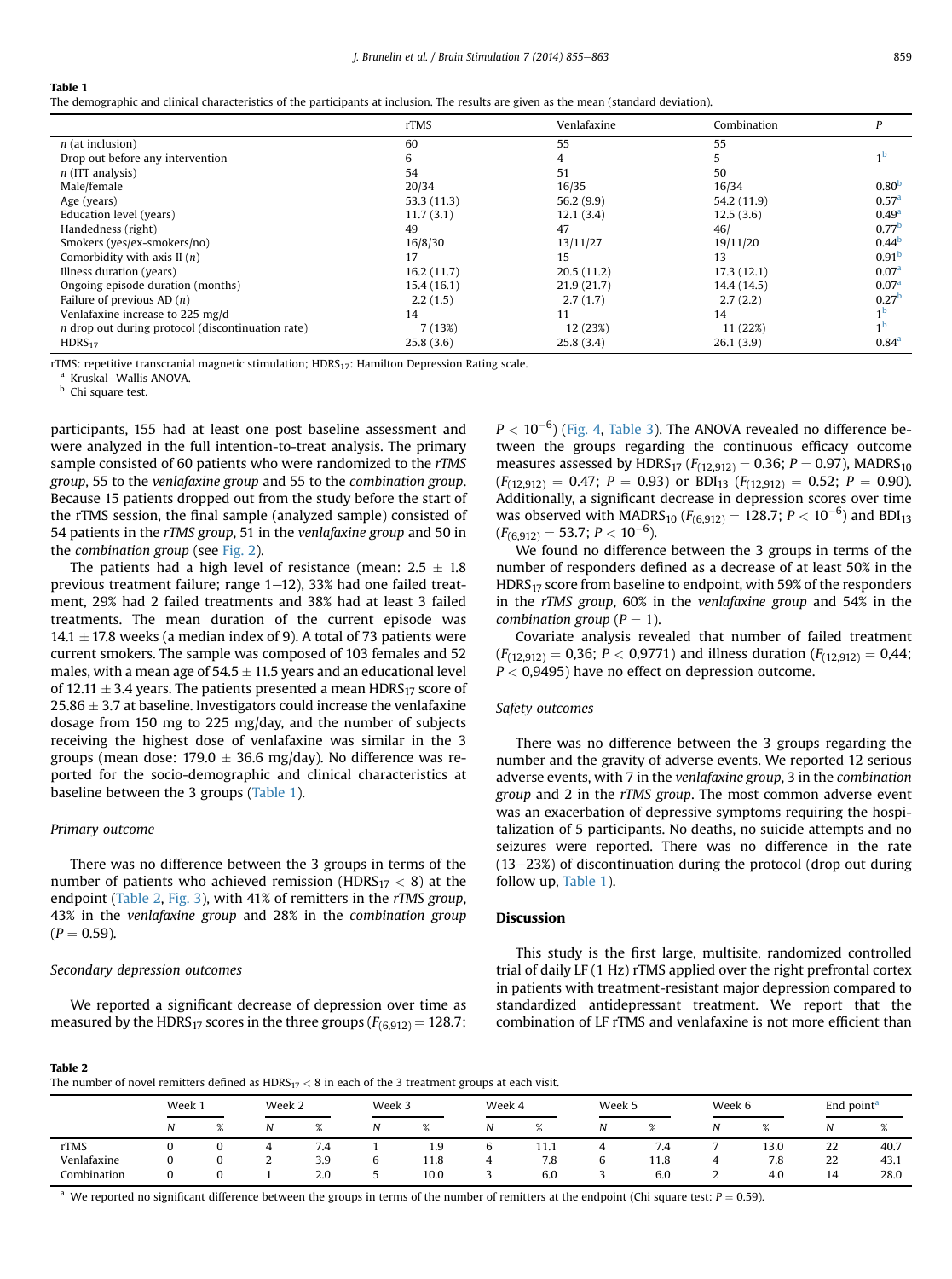<span id="page-5-0"></span>

Figure 3. The number of participants achieving remission (HDRS $_{17}$  < 8) in each of the 3 groups from Week 1 to Week 6. We reported no significant difference between the groups.

venlafaxine only and rTMS only. LF rTMS appears to be as efficient as venlafaxine and as the combination of venlafaxine and rTMS in the treatment of TRD. In the rTMS group, we observed a mean reduction of 43% in the HDRS<sub>17</sub> score, 40% of remitters and 59% of responders at the endpoint (week 6). These results corroborate those from the studies that investigated LF rTMS in MDD and suggested the efficacy of LF rTMS in TRD  $[14,17-19]$  $[14,17-19]$ . Regarding the respective effects of rTMS and venlafaxine, our results corroborate those of previous studies. Using slightly different parameters of stimulation (600 stimulations per session, 100% MT) and of venlafaxine (from 75 to 375 mg/day), Bares et al. [\[20\]](#page-7-0) described comparable efficacy of LF rTMS and venlafaxine measured with  $MADRS<sub>10</sub>$  (33% of responders and 19% of remitters) after 4 weeks of treatment.

These results support the use of rTMS as a monotherapy for the treatment of TRD and corroborate the results of previous HF



Figure 4. The evolution of the Hamilton Depression Rating scale (HDRS<sub>17</sub>) scores throughout the study period in each of the 3 groups. There was no difference between the groups at baseline. The ANOVA revealed no significant difference between the groups (Group  $\times$  Time interaction  $F_{(12, 912)}$ ;  $P = 0.9$ ) and a significant time effect revealing a decrease in the HDRS<sub>17</sub> scores in the 3 groups ( $P < 10^{-6}$ ).

rTMS  $[5,6]$  and LF  $[8,21,22]$  studies. Previous studies with HF left prefrontal rTMS [\[5,6\]](#page-7-0) reported lower remission rates (15%) and response rates  $(24%)$  measured with HDRS<sub>17</sub> than in the current LF study. The duration of one stimulation session in our LF rTMS protocol (8.5 min) is shorter than that in the HF rTMS protocols (37 min) [\[5,6\]](#page-7-0). Compared with the current HF rTMS parameters, which are highly time-consuming for the patients and practitioners, LF rTMS appears to be a suitable approach for therapeutic management of TRD. Numerous safety studies have reported that LF rTMS is safer than HF rTMS. Using LF rTMS in 104 patients with TRD, we observed neither manic/hypomanic shifts nor seizure induction, whereas such side effects have been described following HF  $rTMS$   $[4,37]$ . We observed a low discontinuation rate (13% in the rTMS group, 23% in the venlafaxine group and 22% in the combination group) and no skin discomfort, confirming that rTMS was well tolerated. Our results indicate that LF rTMS is well tolerated and allows for stimulation sessions of short duration.

Contrary to our initial hypothesis, the combination strategy was not more effective than venlafaxine only and rTMS only. Previous studies had reported the efficacy of the combination of rTMS with pharmacotherapy. These studies primarily used HF rTMS in combination with SSRIs or tricyclics. Because SNRIs are characterized by a different mechanism of action because they block both serotonin and norepinephrine reuptake, it could be hypothesized that this mechanism of action is not additive (or synergistic) to the mechanism of the action of LF rTMS. Venlafaxine enhances cortical activation [\[38\],](#page-8-0) whereas SSRIs depress paired-pulse facilitation [\[39\],](#page-8-0) as revealed by TMS studies. Previous studies had investigated the combination of HF rTMS and venlafaxine; however, the results were mixed [\[25,27\].](#page-7-0) The mechanisms of action of intermittent or continuous HF and LF rTMS applied over the DLFPC are unclear, which limits the comparison of these approaches. The selection of venlafaxine as an antidepressant is based on studies reporting the efficacy of venlafaxine as a second line treatment after failure of an SSRI  $[32,40,41]$ . It could be hypothesized that the venlafaxine dosage (150 vs 225 mg/day) could have influenced the susceptibility of the brain to rTMS and subsequently the treatment efficacy. We observed that the venlafaxine dosage had no effect on the treatment outcome in the combination group ( $P = 0.12$ ; data not shown). In our study, venlafaxine was initiated three days before the first rTMS session; in numerous previous add-on studies, rTMS was delivered in cases in which the participants had failed to respond to pharmacological treatment, and this treatment was maintained during the rTMS sessions. These differences might in part explain the discrepancies between studies; the optimum time to initiate pharmacology and rTMS and the optimal pharmacological dosage are under debate. Finally, our result is in accord with a recent meta-analysis suggesting that LF rTMS delivered in monotherapy is associated with higher rates of remitters than those in combination therapy [\[8\].](#page-7-0)

This study has several strengths and limitations. First, regarding the sham procedure, venlafaxine and placebo venlafaxine were delivered in identical capsules. The active and sham rTMS sessions were conducted with identical active and sham TMS coils, respectively, in combination with an electric stimulator to induce comparable skin sensations during the rTMS sessions. The standardization of the pharmacological treatment for all the participants was an important strength of this study. The participants were medicated only with venlafaxine, and no concomitant medications were administered during the acute treatment phase. Standardization of the medication limits the uncontrolled pharmacological interactions that might have biased previous rTMS studies. The level of resistance  $(2.5 \pm 1.8$  failures for the current episode) in the three groups is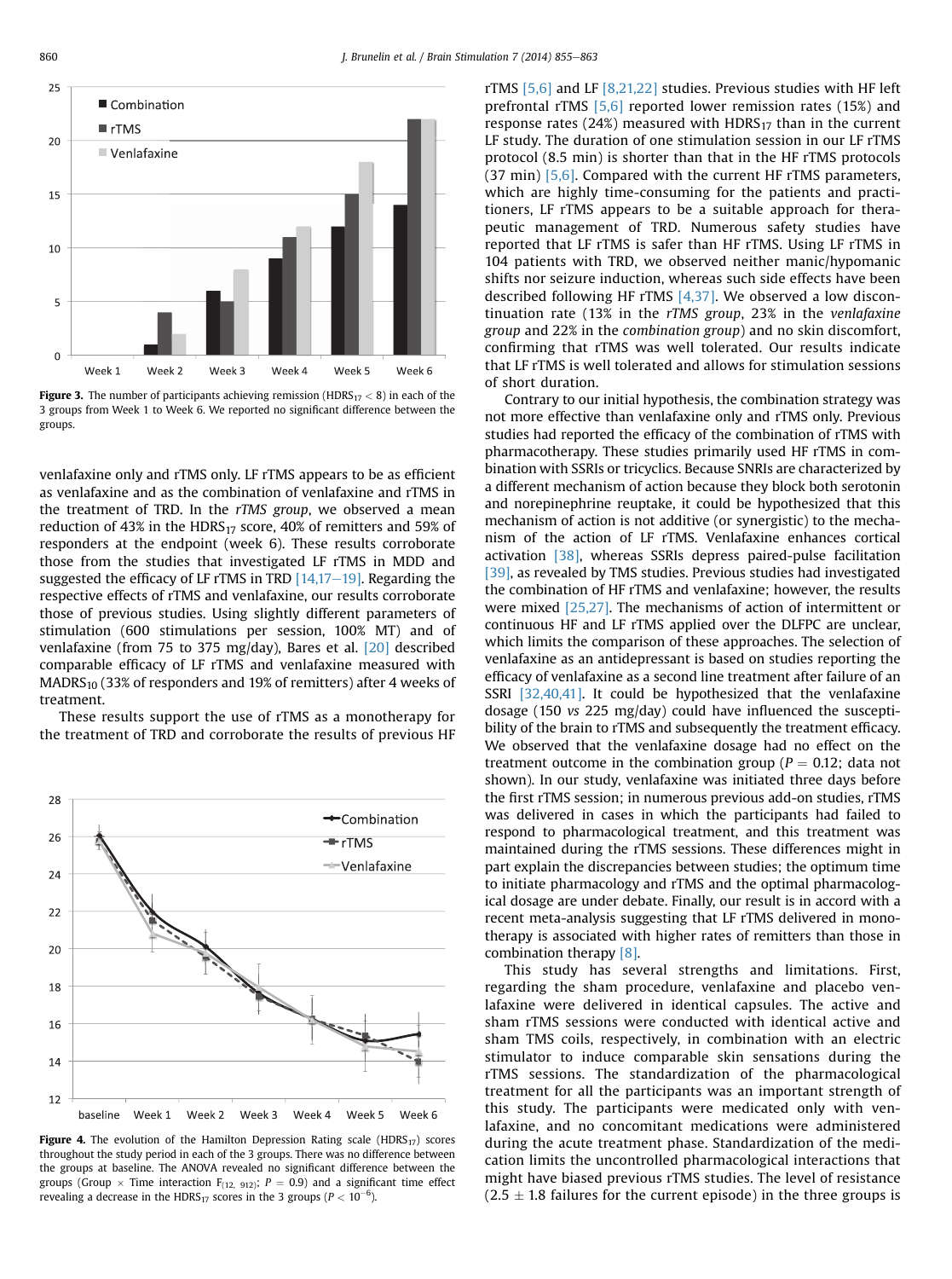#### <span id="page-6-0"></span>Table 3

The evolution (%) of the depression rating scale scores throughout the study period. There was no difference between the groups at baseline for each of the 3 scales. The ANOVA revealed no significant difference between the groups (Group  $\times$  Time interaction F<sub>(12, 912)</sub>;  $P=0.9$ ) and a significant decrease in the 3 groups (P  $<$  10<sup>-6</sup>) for the Hamilton Depression Rating scale (HDRS<sub>17</sub>), the Beck Depression Inventory (BDI<sub>13</sub>) and the Montgomery and Asberg Depression Rating Scale (MADRS<sub>10</sub>).

|                     | Baseline |      | Week 1 |      | Week 2 |      | Week 3 |      | Week 4 |      | Week 5 |      | Week 6 |      |
|---------------------|----------|------|--------|------|--------|------|--------|------|--------|------|--------|------|--------|------|
|                     |          | $\%$ |        | %    |        | $\%$ |        | %    |        | %    |        | %    |        | %    |
| HDRS <sub>17</sub>  |          |      |        |      |        |      |        |      |        |      |        |      |        |      |
| rTMS                | 25.8     | 100  | 21.5   | 83.6 | 19.6   | 76.0 | 17.5   | 67.8 | 16.2   | 63.1 | 15.4   | 59.7 | 14.0   | 54.3 |
| Venlafaxine         | 25.8     | 100  | 20.8   | 80.8 | 19.8   | 76.7 | 17.9   | 69.6 | 16.2   | 62.8 | 14.8   | 57.3 | 14.3   | 55.4 |
| Combination         | 26.1     | 100  | 22.0   | 84.4 | 20.1   | 77.2 | 17.6   | 67.7 | 16.3   | 62.4 | 15.1   | 57.9 | 15.4   | 59.3 |
| MADRS <sub>10</sub> |          |      |        |      |        |      |        |      |        |      |        |      |        |      |
| rTMS                | 32.8     | 100  | 27.8   | 84.8 | 25.6   | 78.1 | 22.7   | 69.2 | 17.7   | 53.9 | 19.5   | 59.4 | 17.9   | 54.5 |
| Venlafaxine         | 32.7     | 100  | 26.7   | 81.7 | 24.9   | 76.2 | 22.0   | 67.3 | 18.5   | 56.4 | 18.3   | 56.0 | 18.0   | 54.9 |
| Combination         | 33.5     | 100  | 29.6   | 88.3 | 26.6   | 79.5 | 23.6   | 70.4 | 18.1   | 54.1 | 20.8   | 62.0 | 20.1   | 60.0 |
| BDI <sub>13</sub>   |          |      |        |      |        |      |        |      |        |      |        |      |        |      |
| rTMS                | 21.4     | 100  | 17.6   | 82.2 | 17.2   | 80.1 | 15.6   | 72.8 | 14.8   | 68.9 | 13.8   | 64.1 | 13.0   | 60.5 |
| Venlafaxine         | 20.7     | 100  | 14.9   | 72.1 | 15.4   | 74.5 | 13.2   | 63.9 | 12.7   | 61.5 | 12.1   | 58.4 | 12.0   | 58.1 |
| Combination         | 20.8     | 100  | 17.7   | 85.1 | 15.9   | 76.3 | 15.4   | 74.0 | 14.4   | 69.1 | 14.0   | 67.4 | 13.8   | 66.1 |

higher than in previous large studies of HF rTMS, supporting the role of rTMS in high level TRD (e.g., 1.6 failures [\[5,6\]\)](#page-7-0). Our target location was 6 cm anterior to the MT location along an anteroposterior line, whereas in previous studies, the target location was generally defined as 5 cm anterior to the MT location along an oblique plane with a rotation point at approximately the tip of nose of the patient  $[5]$ . This location 6 cm anterior to the MT location appears to more accurately target the coil over the DLPFC (BA 9/46), the theoretical cortical target, and to reduce the premotor stimulation in BA6  $[42]$ . The stimulation intensity (120% MT) is the intensity recommended to obtain the optimum results in term of remission  $[43]$ . Our study is one of the first to stimulate at such a high intensity with right-sided LF rTMS. Regarding the sample size, 170 patients were included, which is a large effective size compared to that in previous rTMS studies, particularly in studies using low frequency. Only patients with MDD were included, with bipolar disorder patients being excluded. We reported that a relative few number of stimulations per session (360 stimulations) efficiently decreased the depression scores. This result is in agreement with a recent meta-analysis, which reported that depression scores were significantly lower in the rTMS studies, with fewer stimuli per session [\[44\].](#page-8-0)

One important limitation of this study is the three-arm design without a double-placebo arm. This design was used predominantly for ethical reasons as well as for the following reasons: previous studies have reported the superiority of LF rTMS compared to placebo [\[9,13\]](#page-7-0) and the non-inferiority of LF rTMS compared with venlafaxine [\[20\];](#page-7-0) and each of the approaches (rTMS and venlafaxine) has been reported to be more effective than a placebo in large RCTs (see, respectively [\[5,6\]](#page-7-0) and [\[32,41,42\]](#page-7-0)). The authors acknowledge that their primary hypothesis could not be confirmed and that definite conclusions regarding the efficacy of LF rTMS in depression could not be drawn because of the lack of a placebo-medication and sham-TMS group. That the observed effects were spontaneous and unrelated to treatment could not be excluded, although this result appears to be highly unlikely given the high level of treatment resistance in this sample.

## Conclusion

Because no significant difference was observed between the groups, our results suggest that LF rTMS is a suitable alternative as monotherapy for the treatment of TRD. Daily stimulation sessions could be continued over a 6-week period without any serious adverse event.

#### Author contribution

Drs. Poulet and Brunelin had access to the full data of this study and take responsibility for the integrity of the data and the accuracy of the data analysis. Study concept and design: Benhadira, Brunelin, Galinowski, Januel, Poulet, Rachid. Acquisition of data, inclusion of participants, clinical assessment: Attal, Gay, Haffen, Jalenques, Januel, Poulet, Szekely, Trojak and the members of the STEP group. Management of data, study survey: Brault, Schott-Pethelaz. Analysis of data: Brault, Brunelin, Schott-Pethelaz. Interpretation of data: Brunelin, Haffen, Poulet, Szekely. Drafting the manuscript: Brunelin, Haffen, Poulet, Rachid, Szekely. All of the authors participated in the revision and approved the final version of the manuscript.

#### Conflict of interest disclosure

None reported.

#### Funding/support

This study was supported by the French Ministry of Health, PHRC 2007 (Dr Poulet). The sham venlafaxine was synthesized and delivered by Wyeth (Pfizer) laboratory. The sham and active venlafaxine had identical appearance in similar capsules.

## Role of the sponsor

The funding sources had no role in the design and conduct of the study, the data collection management, analysis and interpretation of the data, drafting or submission of the manuscript.

#### Acknowledgment

STEP (Section for Transcranial Neuromodulation in Psychiatry of the French Association for Biological Psychiatry-AFPBN): Scientific Committee-intensive course (investigator trainingstandardization of procedures for processing and evaluation).

We thank the CH Le Vinatier for the promotion of the study and for the inclusion of the following participants: Emmanuel HAFFEN, CHU Saint-Jacques-Service de Psychiatrie de l'Adulte, 25000 Besançon; FilipeGalvao, Julien ECHE, CH Le Vinatier, EA 4615 UCB Lyon 1 69500 Bron; Rachelle MEGARD, CH le Vinatier, pharmacy; Isabelle JALENQUES, Yannick CELLIER, CHU Clermont-Ferrand, Service de Psychiatrie de l'Adulte A et Psychologie médicale, F-63003 Clermont-Ferrand; Caroline DUBERTRET, Mélanie SZTERN, Hôpital Louis Mourier, 92700, Colombes; Bernard BONIN, Benoit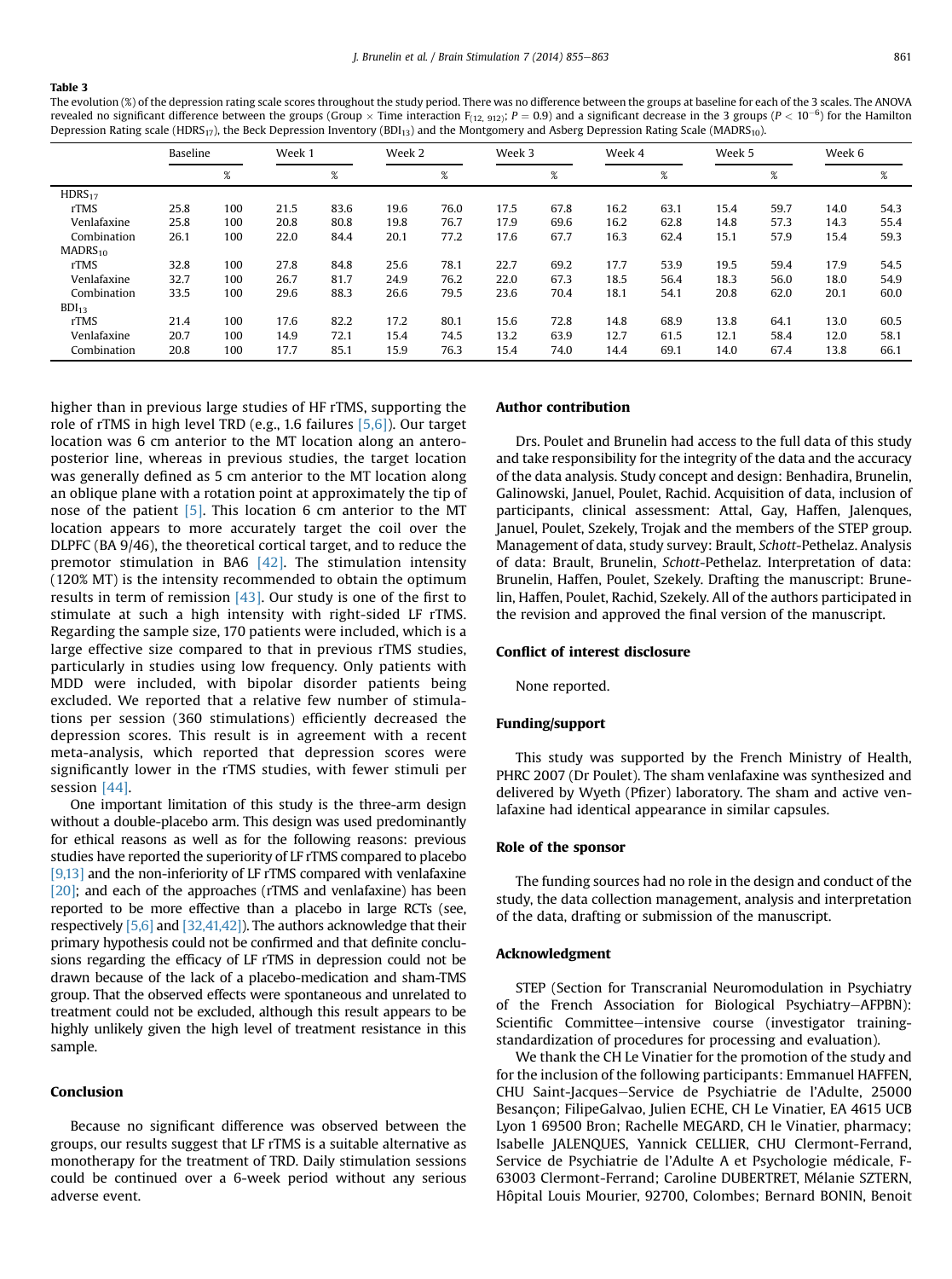<span id="page-7-0"></span>TROJAK, Vincent MEILLE, CHU Dijon, Hôpital Général–Service de Psychiatrie et d'Addictologie, 21000 Dijon; Thierry BOUGEROL, David SZEKELY, Mircea POLOSAN, Clinique Universitaire de Psychiatrie, Pôle Psychiatrie-Neurologie, Centre Hospitalier Universitaire, Grenoble, France, Physiopathologie du Cytosquellette, Grenoble Institut des Neurosciences, Université Joseph Fourier, Grenoble, France; Maxime BUBROVSZKY, Hôpital Fontan-CHRU Lille, 59000 Lille; Abderrafi AÏT-AMEUR, ASM Limoux, 11200 Lézignan-Corbières; Raphaelle RICHIERI, C.H. Sainte Marguerite, 13000 Marseille; Jerome ATTAL, CHU-Hôpital La Colombière, 34000 Montpellier; Michel BENOIT, Hôpital Pasteur–CHU Nice, 06000 Nice; André GALINOWSKI, Thierry GALLARDA, Marion PLAZE, Hôpital Sainte Anne-Service Hospitalo-Universitaire de Santé Mentale et de Thérapeutique, 75014 Paris; Némat JAAFARI, Nicolas LAFAY, Jean Yves ROTGE, CHU de POITIERS, 86000 Poitiers; Bruno MILLET, Cecilia NAUCZYCIEL, CHU- CH Guillaume Régnier 35000 Rennes; Florence THIBAUT, Gaël FOULDRIN, CHU Charles Nicolle-Service Hospitalo-Universitaire de Psychiatrie, 76000 Rouen; Dominique JANUEL, René BENADHIRA, EPS de Ville Evrard-Unité de Saint-Denis, 93200 Saint-Denis, Catherine MASSOUBRE, Stéphane BILLARD, Aurélia GAY, CHU St Etienne-Hôpital Nord, 42055 St Etienne cedex; Irena CUSSAC, Centre Hospitalier Princesse Grace, Monaco, Monaco, 98000, Fady RACHID, 7 Place de la Fusterie 1204 Genève, Suisse.

## Supplementary data

Supplementary data related to this article can be found at [http://](http://dx.doi.org/10.1016/j.brs.2014.07.040) [dx.doi.org/10.1016/j.brs.2014.07.040](http://dx.doi.org/10.1016/j.brs.2014.07.040).

#### References

- [1] [Ferrari AJ, Charlson FJ, Norman RE, et al. Burden of depressive disorders by](http://refhub.elsevier.com/S1935-861X(14)00269-1/sref1) country, sex, age, and year: fi[ndings from the global burden of disease study](http://refhub.elsevier.com/S1935-861X(14)00269-1/sref1) [2010. PLoS Med 2013;10\(11\):e1001547.](http://refhub.elsevier.com/S1935-861X(14)00269-1/sref1)
- [2] Fava M. Diagnosis and defi[nition of treatment-resistant depression. Biol Psy-](http://refhub.elsevier.com/S1935-861X(14)00269-1/sref2)chiatry 2003:53(8):649-[59](http://refhub.elsevier.com/S1935-861X(14)00269-1/sref2).
- [3] [Brunelin J, Poulet E, Boeuve C, Zeroug-Vial H, d](http://refhub.elsevier.com/S1935-861X(14)00269-1/sref3)'Amato T, Saoud M. Efficacy of [repetitive transcranial magnetic stimulation \(rTMS\) in major depression: a](http://refhub.elsevier.com/S1935-861X(14)00269-1/sref3) [review. Encephale 2007;33\(2\):126](http://refhub.elsevier.com/S1935-861X(14)00269-1/sref3)-[34](http://refhub.elsevier.com/S1935-861X(14)00269-1/sref3).
- [4] [Lefaucheur JP, André-Obadia N, Poulet E, et al. French guidelines on the use of](http://refhub.elsevier.com/S1935-861X(14)00269-1/sref4) [repetitive transcranial magnetic stimulation \(rTMS\): safety and therapeutic](http://refhub.elsevier.com/S1935-861X(14)00269-1/sref4) [indications. Neurophysiol Clin 2011;41\(5](http://refhub.elsevier.com/S1935-861X(14)00269-1/sref4)-6): $\overline{221-95}$  $\overline{221-95}$  $\overline{221-95}$ .
- [5] O'[Reardon JP, Solvason HB, Janicak PG, et al. Ef](http://refhub.elsevier.com/S1935-861X(14)00269-1/sref5)ficacy and safety of transcranial [magnetic stimulation in the acute treatment of major depression: a multisite](http://refhub.elsevier.com/S1935-861X(14)00269-1/sref5) [randomized controlled trial. Biol Psychiatry 2007;62\(11\):1208](http://refhub.elsevier.com/S1935-861X(14)00269-1/sref5)-[16](http://refhub.elsevier.com/S1935-861X(14)00269-1/sref5).
- [6] [George MS, Lisanby SH, Avery D, et al. Daily left prefrontal transcranial](http://refhub.elsevier.com/S1935-861X(14)00269-1/sref6) [magnetic stimulation therapy for major depressive disorder: a sham](http://refhub.elsevier.com/S1935-861X(14)00269-1/sref6)controlled randomized trial. Arch Gen Psychiatry  $2010;67(5):507-16$ .
- [7] [Loo CK, McFarquhar TF, Mitchell PB. A review of the safety of repetitive](http://refhub.elsevier.com/S1935-861X(14)00269-1/sref7) [transcranial magnetic stimulation as a clinical treatment for depression. Int J](http://refhub.elsevier.com/S1935-861X(14)00269-1/sref7) [Neuropsychopharmacol 2008;11\(1\):131](http://refhub.elsevier.com/S1935-861X(14)00269-1/sref7)-[47](http://refhub.elsevier.com/S1935-861X(14)00269-1/sref7).
- [8] [Berlim MT, Van den Eynde F, Daskalakis ZJ. Clinically meaningful ef](http://refhub.elsevier.com/S1935-861X(14)00269-1/sref8)ficacy and [acceptability of low-frequency repetitive transcranial magnetic stimulation](http://refhub.elsevier.com/S1935-861X(14)00269-1/sref8) [\(rTMS\) for treating primary major depression: a meta-analysis of randomized,](http://refhub.elsevier.com/S1935-861X(14)00269-1/sref8) [double-blind and sham-controlled trials. Neuropsychopharmacology](http://refhub.elsevier.com/S1935-861X(14)00269-1/sref8) 2013:38(4):543-[51.](http://refhub.elsevier.com/S1935-861X(14)00269-1/sref8)
- [9] [Klein E, Kreinin I, Chistyakov A, et al. Therapeutic ef](http://refhub.elsevier.com/S1935-861X(14)00269-1/sref9)ficacy of right prefrontal [slow repetitive transcranial magnetic stimulation in major depression: a](http://refhub.elsevier.com/S1935-861X(14)00269-1/sref9) [double-blind controlled study. Arch Gen Psychiatry 1999;56\(4\):315](http://refhub.elsevier.com/S1935-861X(14)00269-1/sref9)-[20.](http://refhub.elsevier.com/S1935-861X(14)00269-1/sref9)
- [10] [Fitzgerald PB, Brown TL, Marston NAU, Daskalakis ZJ, de Castella A,](http://refhub.elsevier.com/S1935-861X(14)00269-1/sref10) [Kulkarni J. Transcranial magnetic stimulation in the treatment of depression.](http://refhub.elsevier.com/S1935-861X(14)00269-1/sref10) double-blind, placebo-controlled trial. Arch Gen Psychiatry  $2003:60(10):1002-8.$  $2003:60(10):1002-8.$
- [11] [Höppner J, Schulz M, Irmisch G, Mau R, Schläfke D, Richter J. Antidepressant](http://refhub.elsevier.com/S1935-861X(14)00269-1/sref11) effi[cacy of two different rTMS procedures. High frequency over left versus low](http://refhub.elsevier.com/S1935-861X(14)00269-1/sref11) [frequency over right prefrontal cortex compared with sham stimulation. Eur](http://refhub.elsevier.com/S1935-861X(14)00269-1/sref11) [Arch Psychiatry Clin Neurosci 2003;253\(2\):103](http://refhub.elsevier.com/S1935-861X(14)00269-1/sref11)-[9.](http://refhub.elsevier.com/S1935-861X(14)00269-1/sref11)
- [12] [Isenberg K, Downs D, Pierce K, et al. Low frequency rTMS stimulation of the](http://refhub.elsevier.com/S1935-861X(14)00269-1/sref12) [right frontal cortex is as effective as high frequency rTMS stimulation of the](http://refhub.elsevier.com/S1935-861X(14)00269-1/sref12) [left frontal cortex for antidepressant-free, treatment-resistant depressed pa](http://refhub.elsevier.com/S1935-861X(14)00269-1/sref12)tients. Ann Clin Psychiatry  $2005;17(3):153-9$  $2005;17(3):153-9$ .
- [13] [Januel D, Dumortier G, Verdon CM, et al. A double-blind sham controlled study](http://refhub.elsevier.com/S1935-861X(14)00269-1/sref13) [of right prefrontal repetitive transcranial magnetic stimulation \(rTMS\): ther](http://refhub.elsevier.com/S1935-861X(14)00269-1/sref13)[apeutic and cognitive effect in medication free unipolar depression during 4](http://refhub.elsevier.com/S1935-861X(14)00269-1/sref13) weeks. Prog Neuropsychopharmacol Biol Psychiatry  $2006;30(1):126-30.$  $2006;30(1):126-30.$  $2006;30(1):126-30.$
- [14] [Stern WM, Tormos JM, Press DZ, Pearlman C, Pascual-Leone A. Antidepres](http://refhub.elsevier.com/S1935-861X(14)00269-1/sref14)[sant effects of high and low frequency repetitive transcranial magnetic](http://refhub.elsevier.com/S1935-861X(14)00269-1/sref14) [stimulation to the dorsolateral prefrontal cortex: a double-blind, random](http://refhub.elsevier.com/S1935-861X(14)00269-1/sref14)[ized, placebo-controlled trial. J Neuropsychiatry Clin Neurosci](http://refhub.elsevier.com/S1935-861X(14)00269-1/sref14) 2007:19(2):179-[86.](http://refhub.elsevier.com/S1935-861X(14)00269-1/sref14)
- [15] [Fitzgerald PB, Hoy K, Daskalakis ZJ, Kulkarni J. A randomized trial of the](http://refhub.elsevier.com/S1935-861X(14)00269-1/sref15) [anti-depressant effects of low- and high-frequency transcranial magnetic](http://refhub.elsevier.com/S1935-861X(14)00269-1/sref15) [stimulation in treatment-resistant depression. Depress Anxiety](http://refhub.elsevier.com/S1935-861X(14)00269-1/sref15) [2009;26\(3\):229](http://refhub.elsevier.com/S1935-861X(14)00269-1/sref15)-[34.](http://refhub.elsevier.com/S1935-861X(14)00269-1/sref15)
- [16] [Rossini D, Lucca A, Magri L, et al. A symptom-speci](http://refhub.elsevier.com/S1935-861X(14)00269-1/sref16)fic analysis of the effect of [high-frequency left or low-frequency right transcranial magnetic stimulation](http://refhub.elsevier.com/S1935-861X(14)00269-1/sref16) [over the dorsolateral prefrontal cortex in major depression. Neuro](http://refhub.elsevier.com/S1935-861X(14)00269-1/sref16)psychobiology  $2010;62(2):91-7$ .
- [17] [Pallanti S, Bernardi S, Di Rollo A, Antonini S, Quercioli L. Unilateral low](http://refhub.elsevier.com/S1935-861X(14)00269-1/sref17) [frequency versus sequential bilateral repetitive transcranial magnetic stimu](http://refhub.elsevier.com/S1935-861X(14)00269-1/sref17)[lation: is simpler better for treatment of resistant depression? Neuroscience](http://refhub.elsevier.com/S1935-861X(14)00269-1/sref17)  $2010:167(2):323-8$ .
- [18] [Eche J, Mondino M, Haesebaert F, Saoud M, Poulet E, Brunelin J. Low- vs](http://refhub.elsevier.com/S1935-861X(14)00269-1/sref18) [high-frequency repetitive transcranial magnetic stimulation as an add-on](http://refhub.elsevier.com/S1935-861X(14)00269-1/sref18) [treatment for refractory depression. Front Psychiatry 2012;3:13.](http://refhub.elsevier.com/S1935-861X(14)00269-1/sref18)
- [19] [Speer AM, Wassermann EM, Benson BE, Herscovitch P, Post RM. Antidepres](http://refhub.elsevier.com/S1935-861X(14)00269-1/sref19)sant effi[cacy of high and low frequency rTMS at 110% of motor threshold](http://refhub.elsevier.com/S1935-861X(14)00269-1/sref19) [versus sham stimulation over left prefrontal cortex. Brain Stimul](http://refhub.elsevier.com/S1935-861X(14)00269-1/sref19) [2014;7\(1\):36](http://refhub.elsevier.com/S1935-861X(14)00269-1/sref19)-[41](http://refhub.elsevier.com/S1935-861X(14)00269-1/sref19).
- [20] [Bares M, Kopecek M, Novak T, et al. Low frequency \(1-Hz\), right prefrontal](http://refhub.elsevier.com/S1935-861X(14)00269-1/sref20) [repetitive transcranial magnetic stimulation \(rTMS\) compared with ven](http://refhub.elsevier.com/S1935-861X(14)00269-1/sref20)[lafaxine ER in the treatment of resistant depression: a double-blind, single](http://refhub.elsevier.com/S1935-861X(14)00269-1/sref20)centre, randomized study. J Affect Disord  $2009;118(1-3):94-100$  $2009;118(1-3):94-100$  $2009;118(1-3):94-100$  $2009;118(1-3):94-100$ .
- [21] [Schutter DJ. Quantitative review of the ef](http://refhub.elsevier.com/S1935-861X(14)00269-1/sref21)ficacy of slow-frequency [magnetic brain stimulation in major depressive disorder. Psychol Med](http://refhub.elsevier.com/S1935-861X(14)00269-1/sref21) [2010;40\(11\):1789](http://refhub.elsevier.com/S1935-861X(14)00269-1/sref21)-[95](http://refhub.elsevier.com/S1935-861X(14)00269-1/sref21).
- [22] [Chen J, Zhou C, Wu B, et al. Left versus right repetitive transcranial magnetic](http://refhub.elsevier.com/S1935-861X(14)00269-1/sref22) [stimulation in treating major depression: a meta-analysis of randomised](http://refhub.elsevier.com/S1935-861X(14)00269-1/sref22) controlled trials. Psychiatry Res  $2013;210(3):1260-4$ .
- [23] [Garcia-Toro M, Pascual-Leone A, Romera M, et al. Prefrontal repetitive](http://refhub.elsevier.com/S1935-861X(14)00269-1/sref23) [transcranial magnetic stimulation as add on treatment in depression. J Neurol](http://refhub.elsevier.com/S1935-861X(14)00269-1/sref23) [Neurosurg Psychiatry 2001;71\(4\):546](http://refhub.elsevier.com/S1935-861X(14)00269-1/sref23)-[8](http://refhub.elsevier.com/S1935-861X(14)00269-1/sref23).
- [24] [Poulet E, Brunelin J, Boeuve C, et al. Repetitive transcranial magnetic stimu](http://refhub.elsevier.com/S1935-861X(14)00269-1/sref24)[lation does not potentiate antidepressant treatment. Eur Psychiatry](http://refhub.elsevier.com/S1935-861X(14)00269-1/sref24)  $2004:19(6):382-3.$  $2004:19(6):382-3.$
- [25] [Herwig U, Fallgatter AJ, Höppner J, et al. Antidepressant effects of augmen](http://refhub.elsevier.com/S1935-861X(14)00269-1/sref25)[tative transcranial magnetic stimulation: randomised multicentre trial. Br J](http://refhub.elsevier.com/S1935-861X(14)00269-1/sref25) [Psychiatry 2007;191:441](http://refhub.elsevier.com/S1935-861X(14)00269-1/sref25)-[8.](http://refhub.elsevier.com/S1935-861X(14)00269-1/sref25)
- [26] [Conca A, Koppi S, Konig P, Swoboda E, Krecke N. Transcranial magnetic](http://refhub.elsevier.com/S1935-861X(14)00269-1/sref26) [stimulation: a novel antidepressive strategy? Neuropsychobiology](http://refhub.elsevier.com/S1935-861X(14)00269-1/sref26) [1996;34\(4\):204](http://refhub.elsevier.com/S1935-861X(14)00269-1/sref26)-[7.](http://refhub.elsevier.com/S1935-861X(14)00269-1/sref26)
- [27] [Rossini D, Magri L, Lucca A, Giordani S, Smeraldi E, Zanardi R. Does rTMS](http://refhub.elsevier.com/S1935-861X(14)00269-1/sref27) [hasten the response to escitalopram, sertraline, or venlafaxine in patients with](http://refhub.elsevier.com/S1935-861X(14)00269-1/sref27) [major depressive disorder? A double-blind, randomized, sham-controlled](http://refhub.elsevier.com/S1935-861X(14)00269-1/sref27) trial. J Clin Psychiatry  $2005;66(12):1569-75$  $2005;66(12):1569-75$ .
- [28] [Rumi DO, Gattaz WF, Rigonatti SP, et al. Transcranial magnetic stimulation](http://refhub.elsevier.com/S1935-861X(14)00269-1/sref28) [accelerates the antidepressant effect of amitriptyline in severe depression: a](http://refhub.elsevier.com/S1935-861X(14)00269-1/sref28) [double-blind placebo-controlled study. Biol Psychiatry 2005;57\(2\):162](http://refhub.elsevier.com/S1935-861X(14)00269-1/sref28)-[6](http://refhub.elsevier.com/S1935-861X(14)00269-1/sref28).
- [29] [Bretlau LG, Lunde M, Lindberg L, Undén M, Dissing S, Bech P. Repetitive](http://refhub.elsevier.com/S1935-861X(14)00269-1/sref29) [transcranial magnetic stimulation \(rTMS\) in combination with escitalopram](http://refhub.elsevier.com/S1935-861X(14)00269-1/sref29) [in patients with treatment-resistant major depression: a double-blind,](http://refhub.elsevier.com/S1935-861X(14)00269-1/sref29) randomised, sham-controlled trial. Pharmacopsychiatry  $2008;41(2):41-7$  $2008;41(2):41-7$ .
- [30] [Kellner CH, Knapp RG, Petrides G, et al. Continuation electroconvulsive ther](http://refhub.elsevier.com/S1935-861X(14)00269-1/sref30)[apy vs pharmacotherapy for relapse prevention in major depression: a](http://refhub.elsevier.com/S1935-861X(14)00269-1/sref30) [multisite study from the Consortium for Research in Electroconvulsive](http://refhub.elsevier.com/S1935-861X(14)00269-1/sref30) [Therapy \(CORE\). Arch Gen Psychiatry 2006;63:1337](http://refhub.elsevier.com/S1935-861X(14)00269-1/sref30)-[44](http://refhub.elsevier.com/S1935-861X(14)00269-1/sref30).
- [31] [Brunoni AR, Valiengo L, Baccaro A, et al. The sertraline vs. electrical current](http://refhub.elsevier.com/S1935-861X(14)00269-1/sref31) [therapy for treating depression clinical study: results from a factorial,](http://refhub.elsevier.com/S1935-861X(14)00269-1/sref31) [randomized, controlled trial. JAMA Psychiatry 2013;70\(4\):383](http://refhub.elsevier.com/S1935-861X(14)00269-1/sref31)-[91.](http://refhub.elsevier.com/S1935-861X(14)00269-1/sref31)
- [32] [Rush AJ, Trivedi MH, Wisniewski SR, et al. Bupropion-sr, sertraline, or](http://refhub.elsevier.com/S1935-861X(14)00269-1/sref32) [venlafaxine-XR after failure of SSRIs for depression. N Engl J Med](http://refhub.elsevier.com/S1935-861X(14)00269-1/sref32) [2006;354:1231](http://refhub.elsevier.com/S1935-861X(14)00269-1/sref32)-[42.](http://refhub.elsevier.com/S1935-861X(14)00269-1/sref32)
- [33] [Hamilton M. A rating scale for depression. J Neurol Neurosurg Psychiatry](http://refhub.elsevier.com/S1935-861X(14)00269-1/sref33) 1960:23:56-[62](http://refhub.elsevier.com/S1935-861X(14)00269-1/sref33).
- [34] [Tranulis C, Guéguen B, Pham-Scottez A, et al. Motor threshold in transcranial](http://refhub.elsevier.com/S1935-861X(14)00269-1/sref34) [magnetic stimulation: comparison of three estimation methods. Neurophysiol](http://refhub.elsevier.com/S1935-861X(14)00269-1/sref34) Clin  $2006:36(1):1-7$  $2006:36(1):1-7$ .
- [35] [Beck AT, Ward CH, Mendelson M, Mock J, Erbaugh J. An inventory for](http://refhub.elsevier.com/S1935-861X(14)00269-1/sref35) [measuring depression. Arch Gen Psychiatry 1961;4:561](http://refhub.elsevier.com/S1935-861X(14)00269-1/sref35)-[71](http://refhub.elsevier.com/S1935-861X(14)00269-1/sref35).
- [36] [Montgomery SA, Asberg M. A new depression scale designed to be sensitive to](http://refhub.elsevier.com/S1935-861X(14)00269-1/sref36) [change. Br J Psychiatry 1979;134:383](http://refhub.elsevier.com/S1935-861X(14)00269-1/sref36)-[9.](http://refhub.elsevier.com/S1935-861X(14)00269-1/sref36)
- [37] [Ozten E, Sayar GH, Karamustafalioglu O. Hypomanic shift observed during](http://refhub.elsevier.com/S1935-861X(14)00269-1/sref37) [rTMS treatment of patients with unipolar depressive disorder: four case](http://refhub.elsevier.com/S1935-861X(14)00269-1/sref37) [reports. Ann Gen Psychiatry 2013;12\(1\):12](http://refhub.elsevier.com/S1935-861X(14)00269-1/sref37).